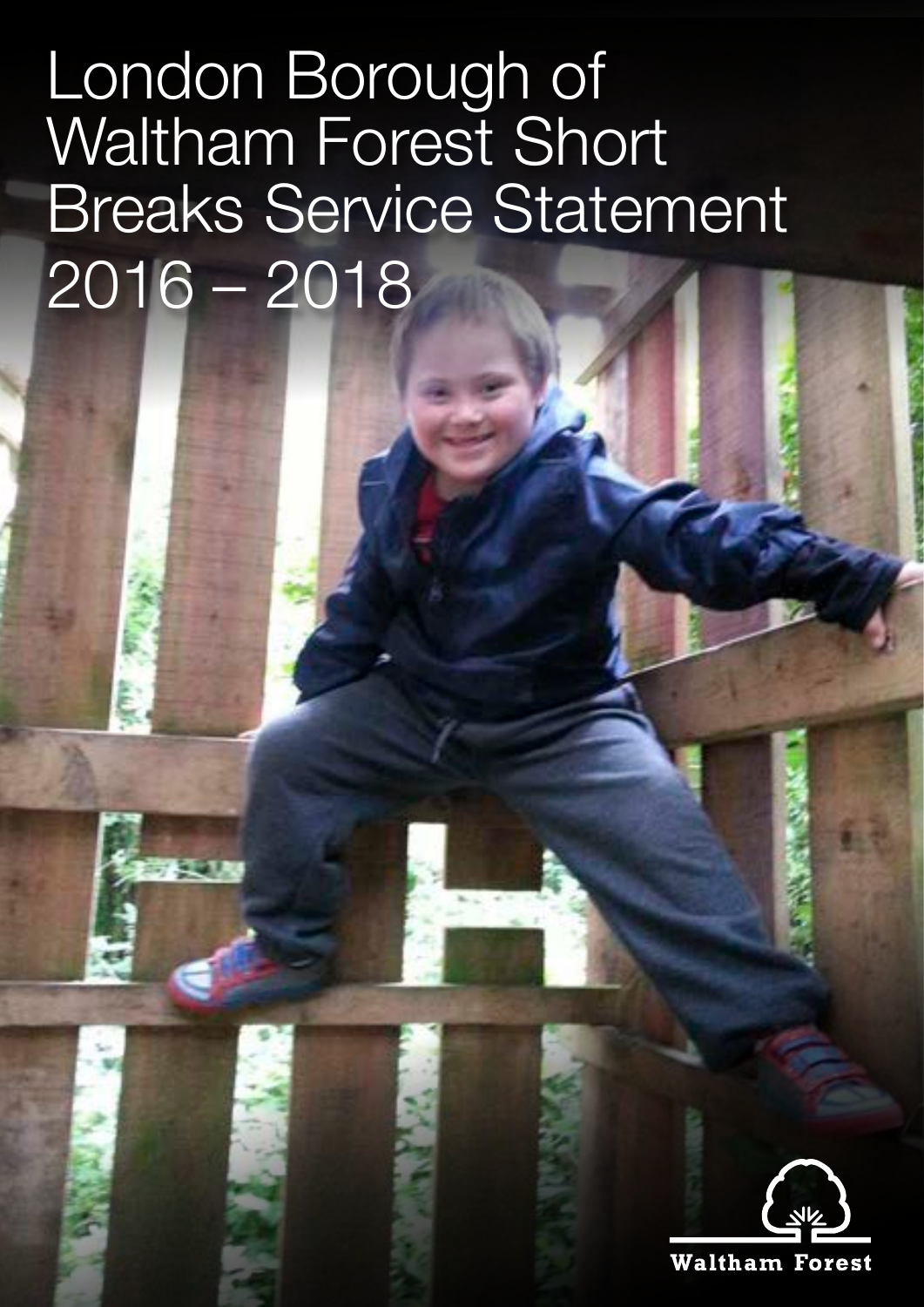Since 1 April 2011 local authorities have had to provide breaks from caring for parents or carers of disabled children and young people. (The Breaks for Carers of Disabled Children Regulation April 2011).This is so that parents and carers feel supported to carry on caring for their child at home.

Local Authorities must also write a statement about their short breaks which explains:

- Who can use the service?
- How you can access a short break?
- How the service meets your child's needs?
- What is available?

Lots of different people have helped to write this statement including parents, disabled young people and professionals and it will be updated every year. If you would like to read a more detailed version of the statement please refer to the main document.

## **WHAT IS A SHORT BREAK?**

A short break is a service that will allow a child or young person with a disability to have a fun and active break from their family or carer which will also give the carer a break from their caring responsibilities. It usually last from a few hours during the day, in the evening, overnight, at weekends, or school holiday daytime activities.

## **WHO CAN HAVE A SHORT BREAK?**

A short break is for families living in Waltham Forest who have a disabled child or young person aged 0–18. Please refer to the levels of short break support detailed in the London Borough of Waltham Forest Short Breaks Service Statement document.

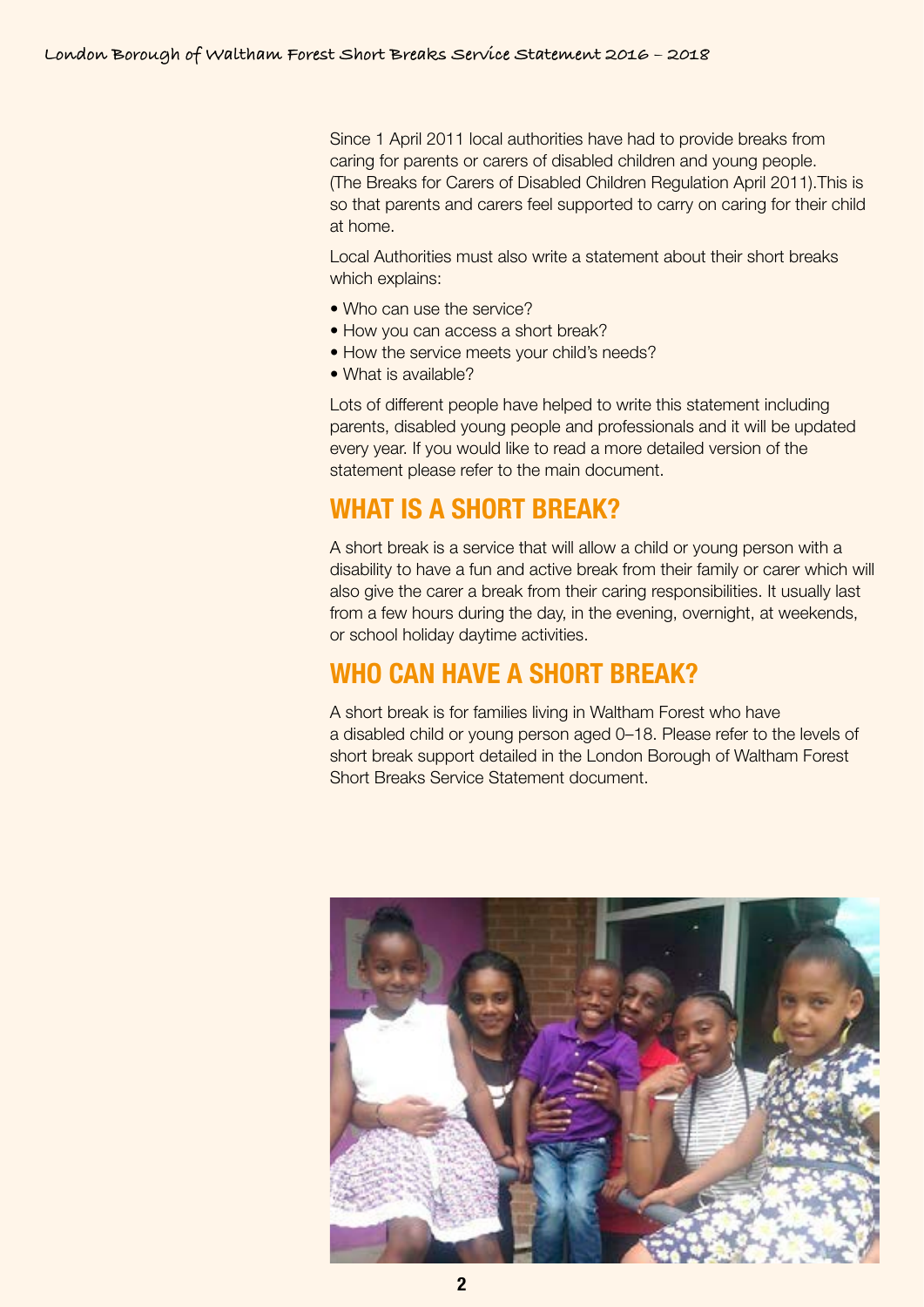

### **HOW DO YOU GET A SHORT BREAK?**

#### **Universal Services**

There are a large number of short break services that a disabled child can access without a referral or assessment. We understand that not all children and young people need or want to attend play schemes or activities specifically designed for children and young people with disabilities and additional needs. Some children and young people would prefer to attend activities with their friends from school or local area, or with their siblings.

These activities are 'universal services' can be found at children's centres, swimming pools, leisure centres, youth groups, parks, playgrounds and community centres and providers have a duty to make 'reasonable adjustments to enable disabled children to access these activities. Wherever possible these opportunities should be used as a first point of call.

Details of available services can be found:

- in the Family Information Directory **www.walthamforest.gov.uk/cypd**
- By contacting Early Help **www.walthamforest.gov.uk/earlyhelp**
- on the Local Offer website in the 'Places to go, things to do' section.

The local offer is a guide to all the services that are available for children and young people in Waltham Forest with special educational needs and/ or disabilities aged from birth to 25.

#### **www.walthamforest.gov.uk/localoffer**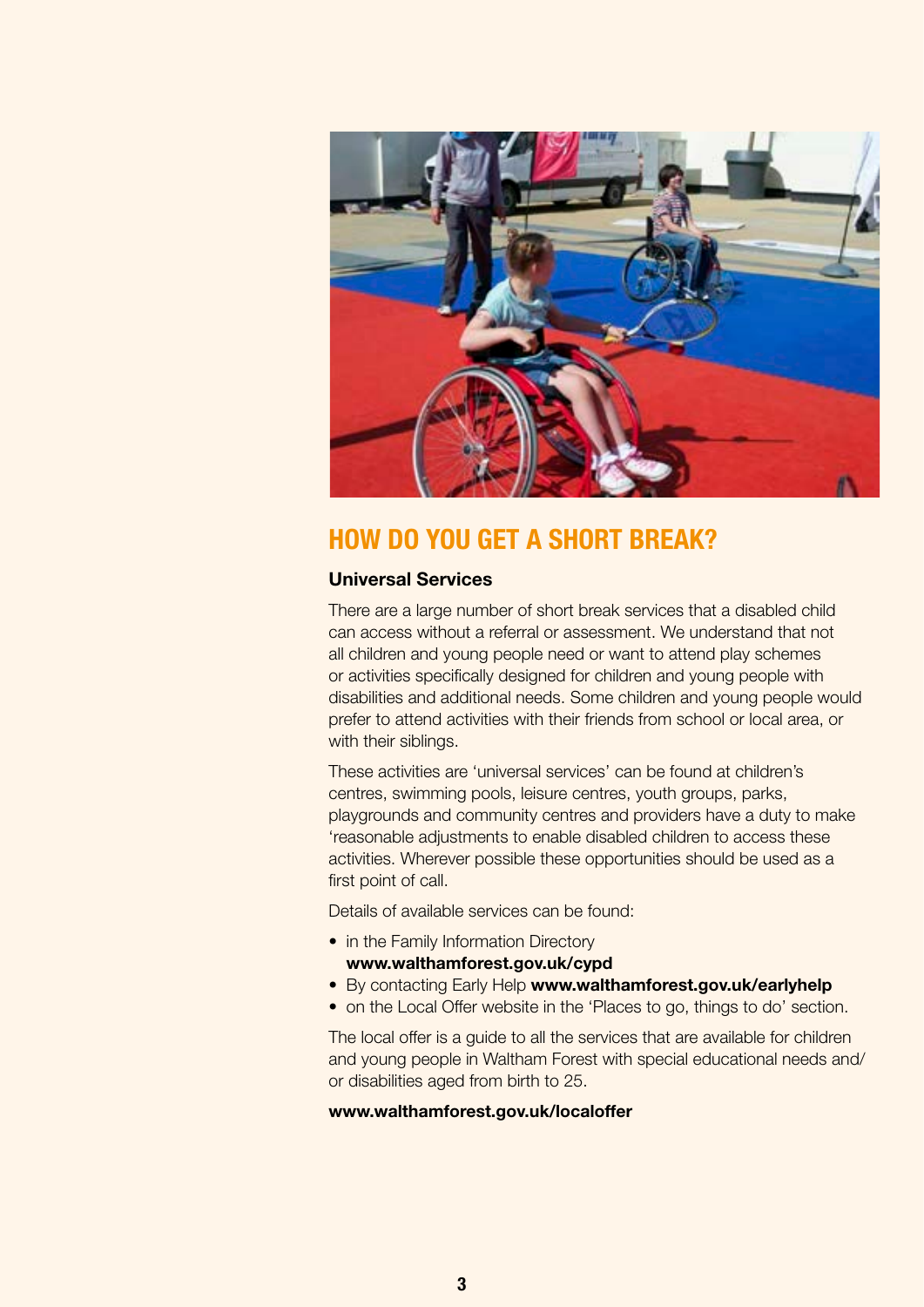# **HOW ARE WE MEETING THE NEEDS OF FAMILIES?**

We are aiming to ensure that we meet the needs of families not only by ensuring that a good range of formal short breaks are provided, but by doing so in conjunction with the wider "Local offer". Parents told us that many of them and their children want more access to inclusive activities with other children. They also clearly said that they want access to more choice of times and duration of activities and that they don't mind paying if it helps their child and family; if they can afford this.

We hope that this statement opens up those options and sets the provision of specialist short breaks in the context of being built on freer access to Universal and some Targeted services, but also will lead to the development of better ways of supporting more children to access universal provision where that is appropriate to their needs and wishes.

We understand that giving families the independence and choice to make their own decisions is important and we wish to support parents to have more freedom to do this and achieve the resilience they want and need. It is our aim in co-producing this statement to ensure that services respond to what our families tell us they want and need and in particular to help families to become stronger and more confident in finding solutions and having the same opportunities as other families in Waltham Forest.

## **WHAT IF MY CHILD NEEDS SPECIALIST SERVICES?**

If you feel your child needs more support due to their complex needs then you can apply for more specialist short breaks that the local authority has commissioned. You can do this in a number of ways

#### **1. Referral to the Multi Agency Safeguarding Hub (MASH):**

Parents/young person can request a service by calling the Referral and Assessment Service on 020 8496 2310 Mon–Fri 9am–5pm.

You will be asked to provide information and details about your disabled child and your circumstances in order for an initial decision to be made about which service would best suit your needs. We recommend that parents give as much information as possible about the child's condition and how it impacts on the family so this will assist in you being referred to the appropriate service.

#### **1. Self-referral :**

There is a form that can be downloaded at **[www.walthamforest.gov.uk/](http://www.walthamforest.gov.uk/cypd) [cypd](http://www.walthamforest.gov.uk/cypd)** and follow the link to the Disability Zone, or you can get one from the Short Break Coordinator on 020 8496 3515.

Complete the form and send this directly to the Multi Agency Safeguarding Hub address on the form.

Please ensure that the form is signed by a parent or guardian and that you send a copy of your child's DLA letter (which details the level of DLA that has been allocated to your child/young person) or a letter from the consultant detailing your child/young person's diagnosis.

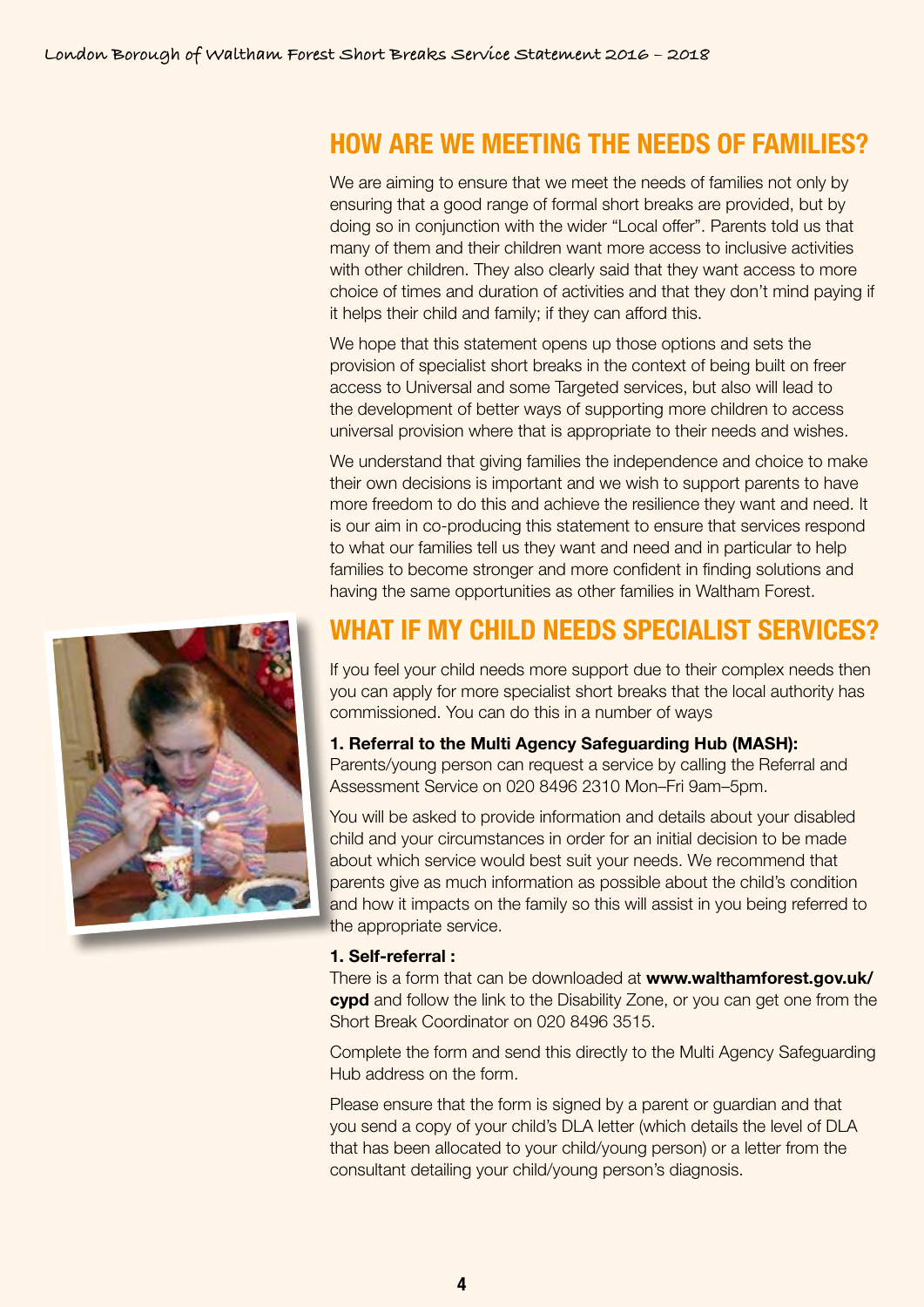

Please write as much information as you can so that an appropriate decision can be made.

If you need further advice and help with this you can also contact the Short Break Coordinator. Tel: 0208 496 3515 or email: **anthony.connole@walthamforest.gov.uk**

# **HOW ARE YOUR CHILD'S NEEDS ASSESSED?**

We think it is important to share out the short breaks in a fair way. Some families will need more support than others because of their needs and circumstances. Therefore if more information is needed then an assessment will be carried out for either:

- An initial or core assessment carried out by a Social Worker
- An Early Help Assessment carried out by an Early Help Officer

The outcome of the assessment and the recommendation from the worker, including the views of the family and child will be presented to the Short Breaks Panel for a decision.

## **WHAT HAPPENS AT PANEL?**

The panel meets monthly to assess new referrals and also to review the packages that have already been offered to families. Applications are presented and then a decision is made based on the child's needs, and the family may be offered a package of hours. Most packages last a year but may be shorter depending on when you apply.

After the panel a letter will then be sent to the family telling them of the decision.

If you have been allocated 'hours' then you will need to look through the list of providers, decide which ones would be suitable for your child and then contact the providers directly.

You can use as many providers as you like as long as you do not use more hours than you have been given. Parents should be aware that any unused hours may be reduced or removed.

For example in one year a child can use 25 hours ELHAP Adventure playground, 35 hours at Waltham Forest Asian Mothers' Group, 10 hours at The Limes, 30 hours at Resources for Autism etc. or the child/young person can use all 100 hours with the one organisation if they so wish.

If you have not been allocated hours the letter will state why and where you can look for services.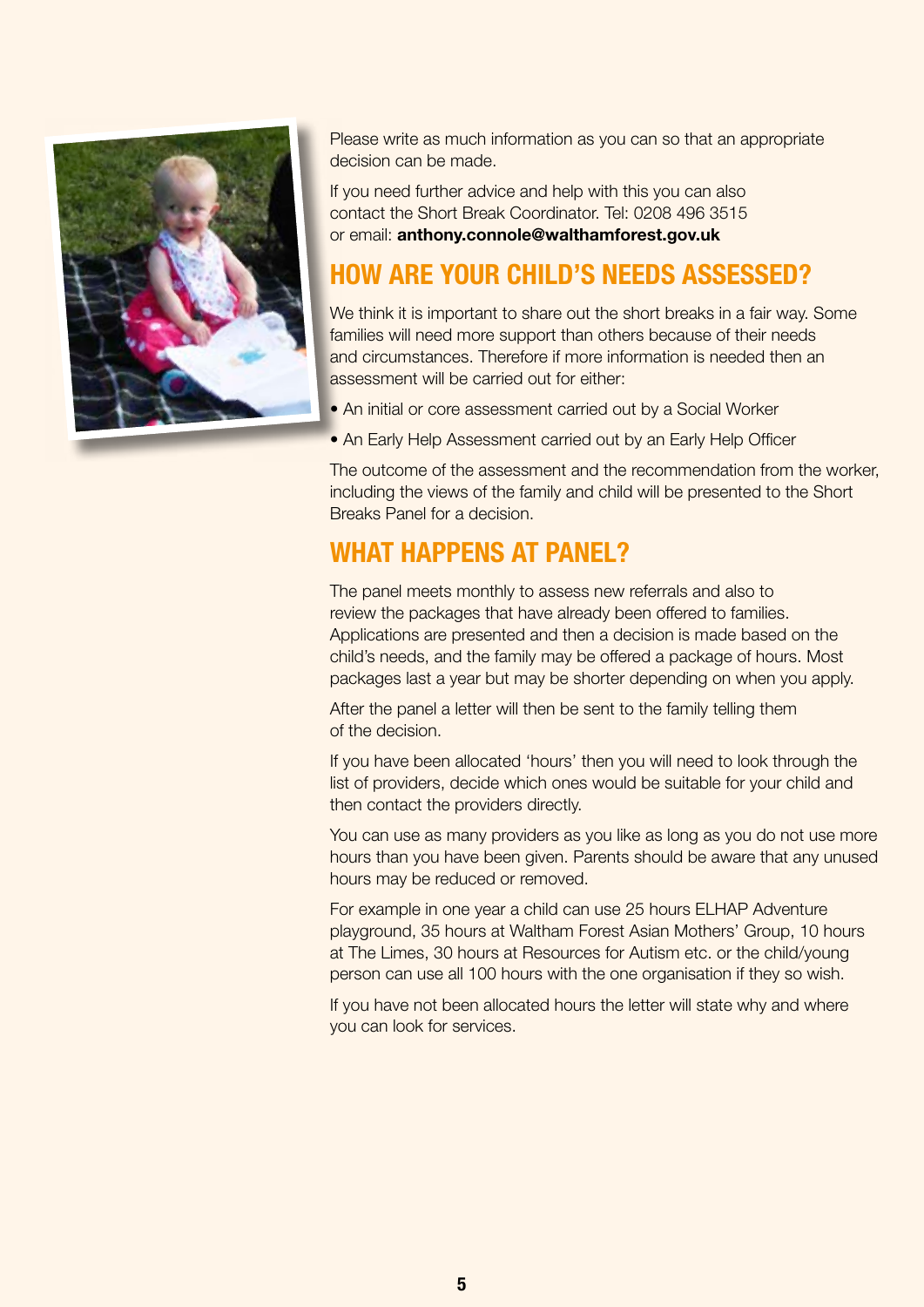

# **WHAT SERVICES ARE AVAILABLE?**

A variety of short breaks are available including:

- Weekend or overnight residential short breaks
- Holiday play schemes
- After school provision
- Adventure play
- Buddying and befriending
- Disability specific services (for the visually, hearing and mobility impaired)

Parents are responsible for transporting their children to events and activities or make arrangements for this to happen; the borough **will not** provide transport for you.

Some providers may provide transport for its service users at an extra cost.

You will need to check with the providers individually to see if this is a service they provide.

# **WHAT IF I WANT TO USE DIRECT PAYMENTS?**

The aim of a Direct Payment is to give more flexibility in how services are provided.

If you receive Direct Payments for your child then you cannot also have a package of hours to use for accessing the borough's commissioned services.

You are able to access the services in the short break directory but you must use your direct payments to pay for that service.

If you need information or help about direct payments you can contact Reaching Out East.

Reaching Out East, Direct Payments Team The North Hub 58 Hall Lane London, E4 8EU Tel: 0208 519 6369

e-mail: **directpayments@reachingouteast.org.uk** Website: **www.reachingouteast.org.uk/direct**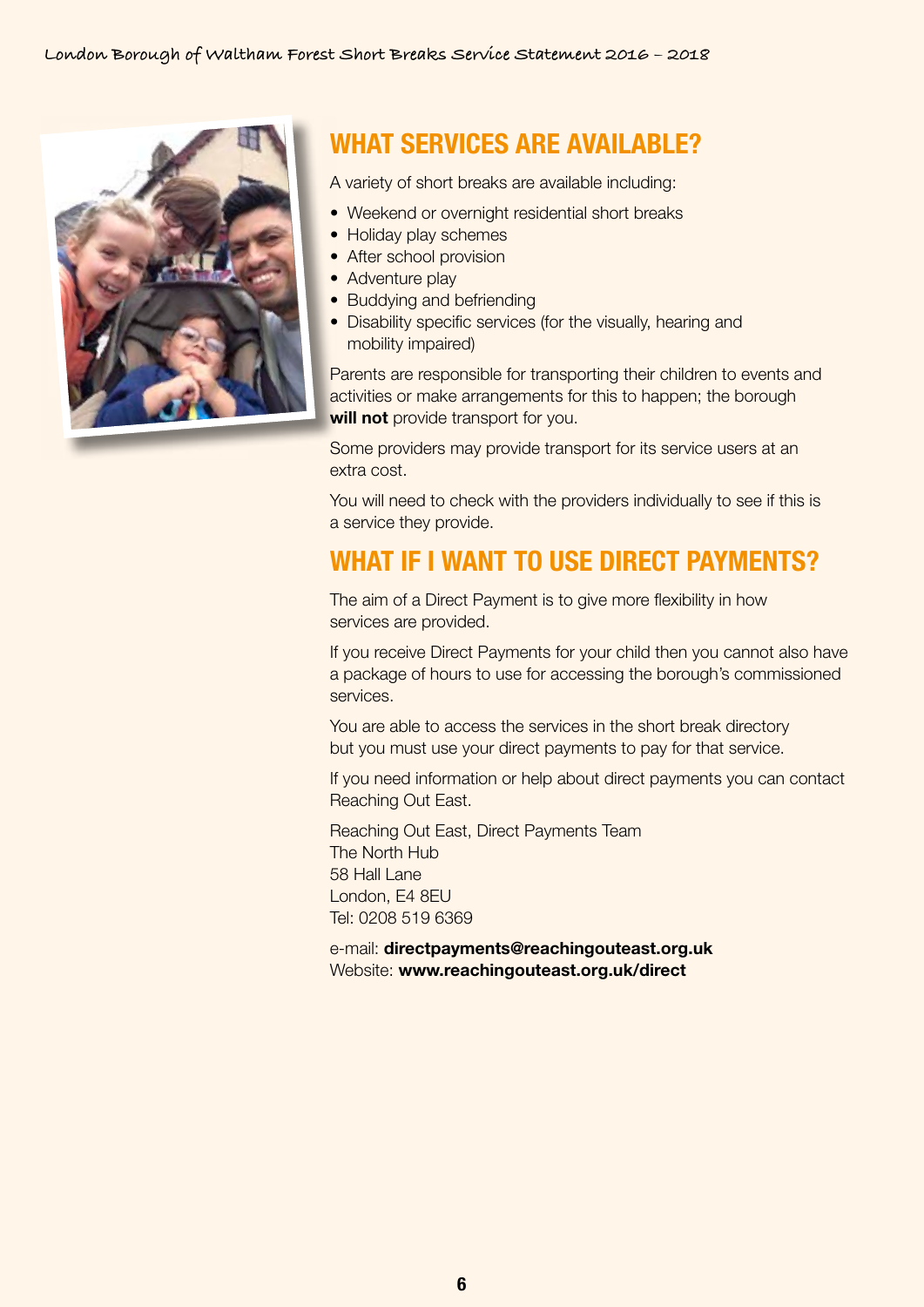

# **WHAT IF MY CIRCUMSTANCES CHANGE?**

Sometimes family circumstances change suddenly or urgent new needs arise. If so, it may be possible to change your short breaks provision, but this will need to be reassessed. To do this you will need to contact either:

- Your social worker.
- The Early Help service if your case has been allocated to them.
- The Short Breaks Coordinator.

Your case can then be re-assessed and presented at the short break panel for further consideration.

In some cases, if it is deemed appropriate an 'out of panel' decision will be made, but this will need to be agreed at the next Short Term Breaks Panel.

# **WHAT CAN I DO IF I'M NOT HAPPY WITH THE PANEL'S DECISION OR THE SHORT BREAKS PROCESS?**

The first step is to talk to the Short Breaks Co-ordinator or your Social Worker/Early Help Officer to share your concerns to try to resolve the matter.

If you feel the assessment did not adequately cover your family's circumstances or your circumstances have changed you can discuss this further with them and ask them to address this.

All families can of course request an assessment or re-assessment at any time.

If you wish to make a complaint or a suggestion this is covered in the complaints procedure on the London Borough of Waltham Forest website **www.walthamforest.gov.uk/complaints**